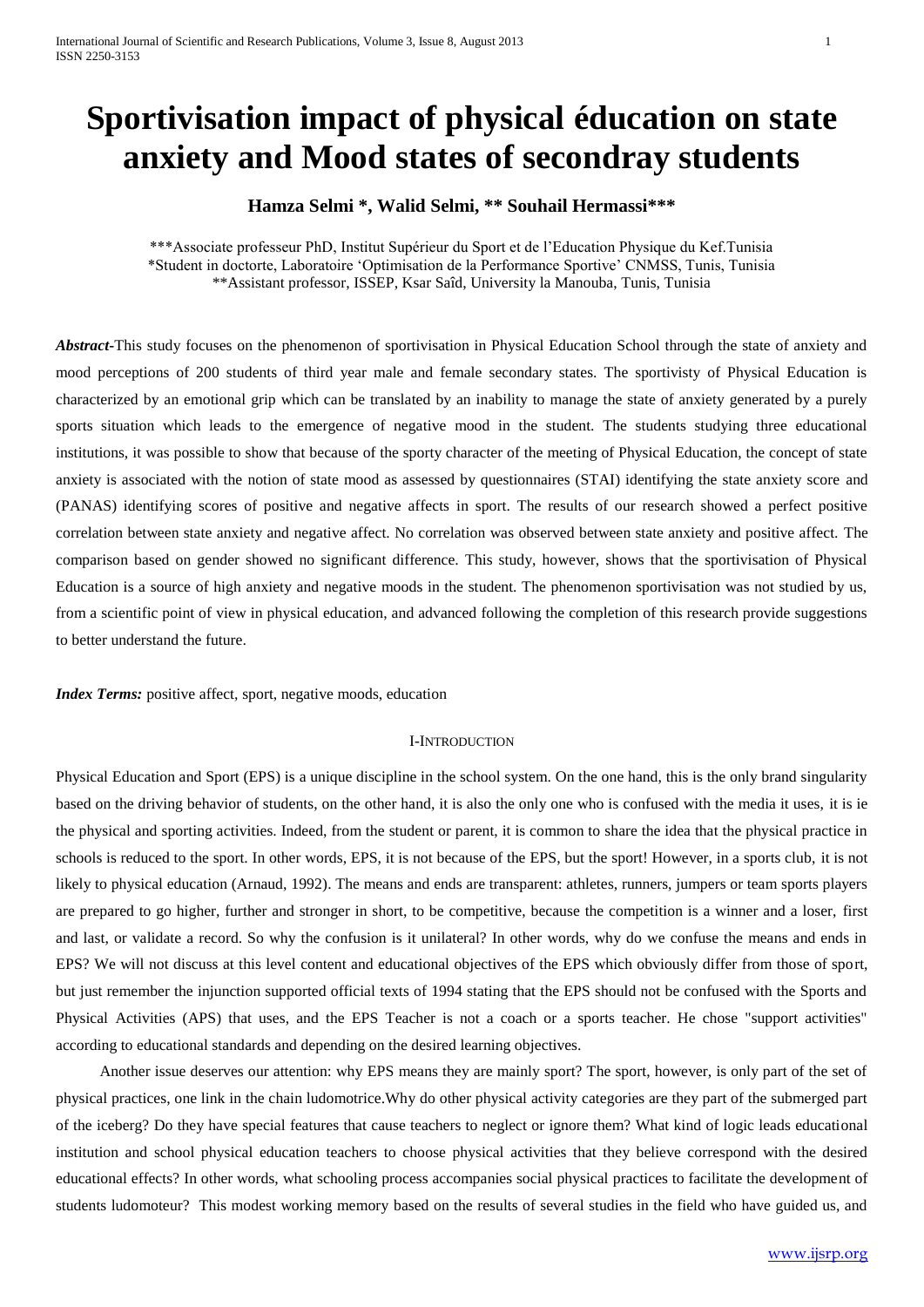mainly the work of Eric Dugas which states that there are three types of logic in which fits the choice of physical practices in schools On the one hand, an institutional logic (Sport), on the other hand, a sense of legitimacy and / or prestige, and finally, a pragmatic logic that takes into account environmental constraints and educational teachers. According to sociologist Pierre Parlebas (1981), sports institutionalized differ from other (traditional games or leisure activities) because they are the only ones to meet the following three distinctive characteristics: sport is a driving situation, competition and set a institutionalization of rules under the aegis of international federations. Sports therefore represent the highest degree of institutionalization because they have a body of rules and rules governed by international bodies body.

In summary, the influence of sport extends across the globe and marks the culmination ludomoteur physical activities. The various surveys on school practices and reveal long and convergent manner that sport also extends its hegemony within the PE sessions in college (Didon,1897), And the triplet "team sports, athletics and gymnastics" still has a bright future ahead of him.Standardization of EPS land and the legitimate need of the institution to assess the national level students on a limited and common physical practice range, this can only lead to recurrent observation. All what you just described leads us to wonder about the possible effects of the choice of teaching content in EPS, centered on sports activities on the mood of the student, including the level of anxiety estate, including the relationships that can be established between these two psychological clues that have been the subject of several fieldwork (Woodman & Hardy, 2001). Our modest contribution is to explore the educational sphere taking into account the institutional features, effective and environment of school.

Following consultation of the scientific literature on the subject, we have developed the object of our memory work. This is to study the possible influence of this phenomenon portivisation physical education on mood states and the level of anxiety-state students third year of secondary school. Under the guidance of our Director of memory, we decided to carry out the experiment beyond the third year of secondary school students, regardless of sections, first, the third graders are not facing an anxietyproducing situation such as the bachelor. Second, they are able to understand and complete the questionnaires presented in French with fewer mistakes and estimates, so less work for methodological bias. At the choice of questionnaires, we opted for the STAI and PANAS, we found worthy to measure what we want to measure. Both questionnaires were investigative tool of a large number of jobs, something that encouraged us to administer our study population. We want to work through this memory to what extent the purely sporting situation on the EPS is sitting on the psychomotor status of the student. In other words, we explore the influences on both the cognitive and the motor level (Vallerand, 1997) From there, we postulated the hypothesis that state anxiety and affect states measured during a meeting EPS change proportionally. In particular, changes in state anxiety affect both girls and boys compared to a theoretical model.

In this study, we want to test the hypothesis that the sporty character of the EPS is sitting on the anxiety of students and also contributes to mood disorders affecting their motor engagement. We also try to show that these are manifest psychomotor among both girls and boys and are comparable to specific academic standards. To do so, the 2011-2012 school year served as a reference to carry life this modest work. We chose to perform our experiments on three educational institutions located in the Greater Tunis, out trying to hit three different governments (Tunis, Ariana, Ben Arous), to promote the representativeness of our sample. The analysis focuses on a sample of 200 students in the third year of secondary school.This is to test the level of state anxiety and positive and negative mood states after a PE session.

### II-METHODS

#### *1-Participants*

The three central variables of this work are the type of student the one hand and the state of anxiety resulting from a potentially threatening situation secondly, plus changes in mood states. The choice of a population of relevant research seems essential in the preamble to the development of studies to the relationship between these variables can be analyzed. This choice must move towards a population likely to be confronted with a state of anxiety generated by a sports situation in the EPS session. The sessions of EPS containers individual partical of sport have relevant to our problem characteristics.Thus, after setting out the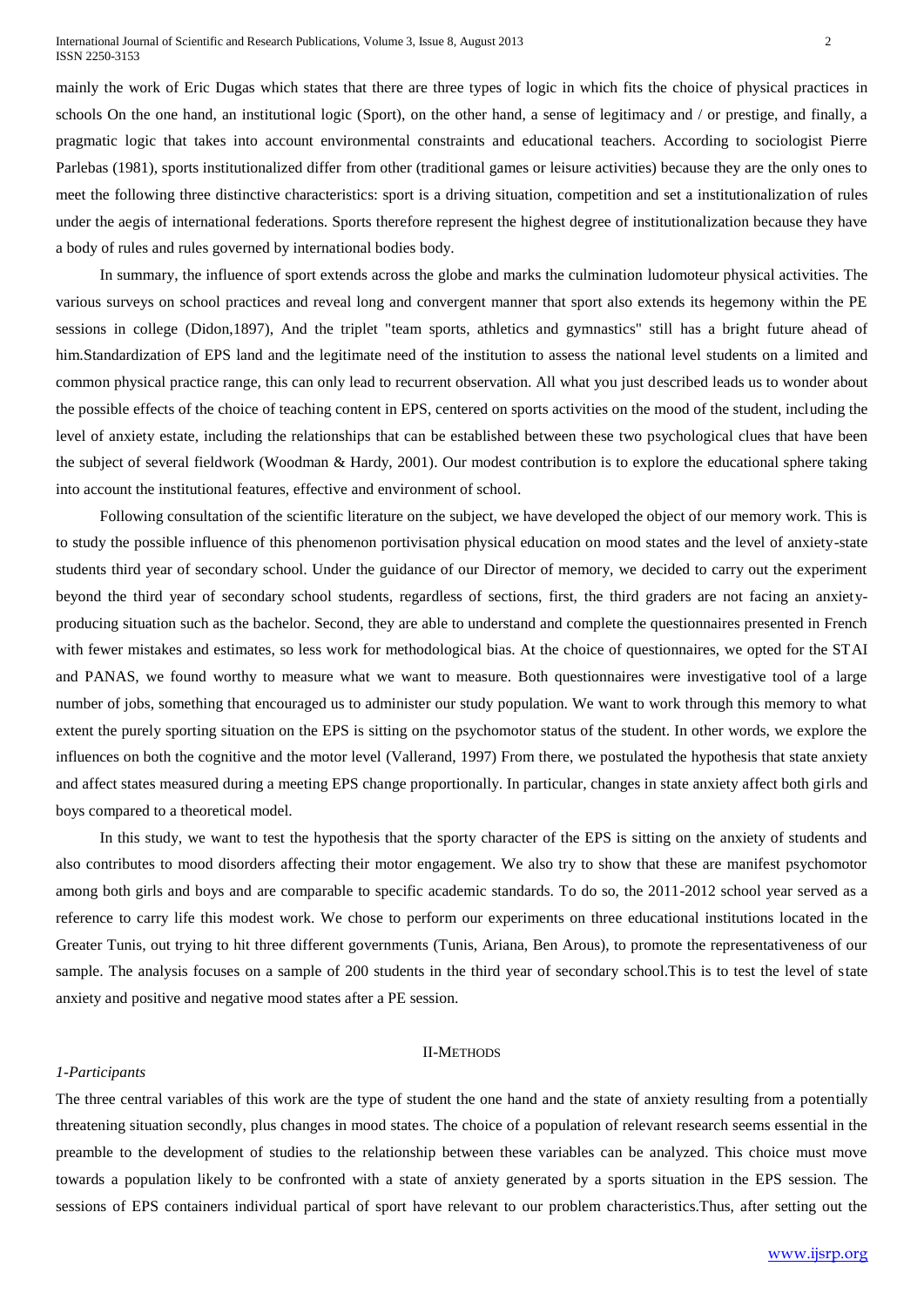scientific reasons for this choice will be presented the characteristics of these activities. o make this work, we were able to interview a total population of 200 students (101 boys and 99 girls) operating within the three schools previously appointed and practicing EPS average of 2 hours per week.

# *2-Test protocol*

We opted for the achievement of our research, the questionnaire as an investigative technique. The questionnaire is in fact a set of ordered questions used to collect information from a defined population. According to Madeleine Grawitz (1996: 615) "the questionnaire should reflect the purpose of the research in question and arouse the respondents sincere and can be analyzed in terms of the purpose of the survey responses ...".

*\*STAI (Speilberger, 1964)) :*The STAI is a questionnaire to measure the level of intensity states of cognitive and somatic anxiety of sport, as well as its degree of confidence. The original questionnaire consists of 27 items that the sports meet from a Likert-type scale with four points. It consists of three subscales of nine items each, measuring respectively the cognitive state anxiety, somatic state anxiety and self-confidence. For this study, a version of the questionnaire previously validated in French was used.Then, as suggested by Jones and Swain (1992), one ("very unfavorable") wide "direction" from -3 to +3 ("very favorable") method was added to allow each participant to estimate the extent to which each symptom intensity proven appeared to him in favor or not) to unfavorable future performance.

\* Positive Affect Negative Affect in Sport (PANAS, Watson, Clark, & Tellegen, 1988).The PANAS is a affective states inventory to measure the emotional experience of the sport. The French version consists of 24 adjectives, 12 and 12 describe positive emotional states of negative emotional states. For each emotional state, sports evaluates the intensity of his feelings on a scale of 5 points Lykert type ranging from "very little or not at all" to "extremely." For this study, a wide direction from -3 (strongly disagree) to +3 (very positive) was added to allow each participant to estimate to what extent the proven strength of each symptom seemed to him rather favorable or unfavorable for future performance.

#### *3-Procedure*

At the end of the EPS session, participants were asked to complete the PANAS and the CSAI-2 presented in retrospective form, recalling the spirit in which they were just before the test during their best service performed during a major competition of the season just ended. Then, participants were again asked to complete the PANAS and the CSAI-2 in retrospective form, but in reference to their poorer performance achieved during a PE session just ended. The period between two sessions was at least two weeks in order to avoid the influence of the former on the latter. In addition, each time the PANAS was presented voluntarily before CSAI-2, to prevent the latter affects the answers to the first.Indeed, the PANAS, with a balanced both positive and negative emotional states, seemed unlikely to affect responses then made to the CSAI-2. Instead, the CSAI-2, consisting mostly proposals outlining the components of negative affective state, seemed likely to introduce a bias in the answers then made to the PANAS. *4-Selected variables :*

*The Genre-*Gender, sociological concept, it expresses the social relations of gender, social construction characteristics, values and attached to both men and women by culture standards, education, institutions ... These social relations between women and men, who transforming and evolving at different times and contexts, are marked in all regions of the world, a hierarchy and inequality against women. In particular, men are dominant in terms of power and decision-making at political and economic level, while free domestic work and household women, which is the basis for the organization of society and productive human labor remains invisible and not taken into account in national wealth.Gender relations as a social construction are codified, hierarchical, asymmetrical, but also variable in space and time, and the socio-cultural environment. Social constructs, gender relations can be deconstructed and move towards greater equality. Gender and gender training, as a method of analysis and set of practical tools supports these changes.

*The state of anxiety-*state anxiety, which is the behavioral response derived from perception of the threat is defined as << Speilberber a behavioral disposition aquise predisposing an individual to receive a wide variety of circumstances, not objectively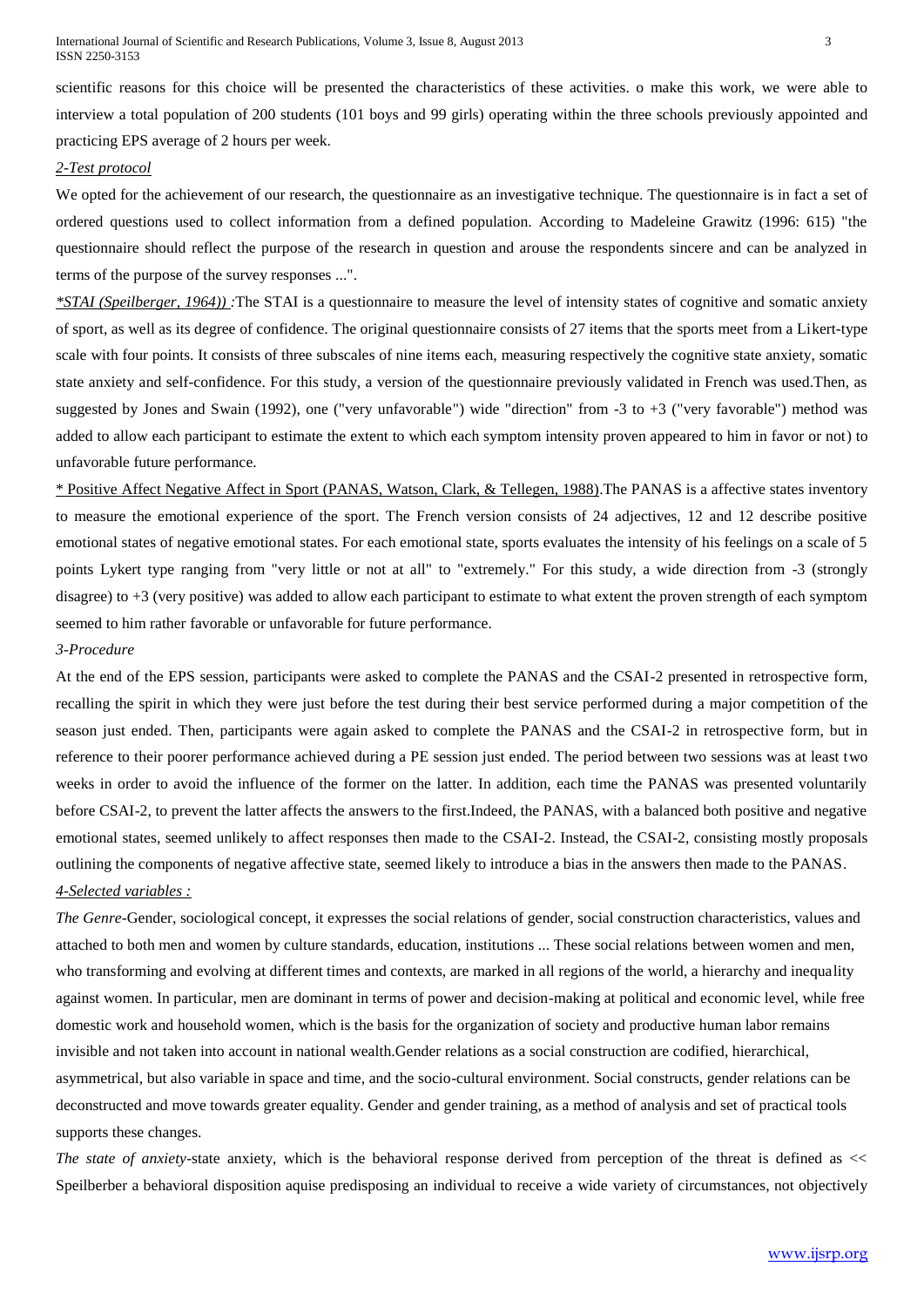International Journal of Scientific and Research Publications, Volume 3, Issue 8, August 2013 4 ISSN 2250-3153

dangerous as threatening, andrespond with anxiety reactions disproportional compared to the magnitude of the danger objective.  $\rightarrow$ 

*The mood states-*The state of mood is more diffuse and lasts longer than emotion. It is linked to both what we feel in the present moment and what is expected to experience because of our interactions (Batson, Shaw, & Oleson, 1992). Finally, the state of moods can be considered to include the emotions, feelings and emotional states.

#### *5-Statistical Analyses:*

Means and SDs were calculated using standard statistical methods. The simple linear correlation coefficient, called Bravais-Pearson (or Pearson) is a normalization of the covariance by the product of standard deviations of the variables. The correlation coefficient is a measure of the intensity of linear connection between two variables. There are also other interpretations of the Pearson correlation coefficient. Among the most interesting include the geometric interpretation that equates r the cosine of the angle between the two vectors n. We chose to make the general correlation for our population without differentiation based on gender in order to study the general trends in relations between our variables used.The ANOVA is used when you want to compare the means of different groups according to one or more categorical variables, ie sex, received the treatment, etc.. We talk ANOVA I or one-way ANOVA in English when comparing the average of at least three groups based on a single explanatory variable.

# III-RESULATATS

The results showed a significant positive correlation between state anxiety scores of the subjects and their scores of negative emotions, ( $r = 0.90$ , p <0.05). In other words, the more a situation was recognized as anxiety, more negative emotions are high intensity, indicating a low controllability of the situation. Anxiety is a generalized negative mood condition that can often occur without an identifiable stimulus. As such, it is distinguished from fear, which is an emotional response to perceived threats.Additionally, fear is related to the specific behaviors of escape and avoidance, whereas anxiety is related to situations perceived as uncontrollable or unavoidable. An alternative view defines anxiety as "state-oriented future in which the individual soul is expecting negative responses." Conversely to the previous correlation made between the scores of positive affect states and state anxiety scores of the subjects showed a lack of significance  $(r = 0.03, p < 0.05)$ . This relationship disproportionality refers to the dominance of negative affect and state anxiety generated by a sports situation, which clash with the outbreak affects positive preachers a comfortable situation. The comparison of average state anxiety scores recorded among girls and boys, showed a nonsignificant difference,  $(f = 0, 21, p < 0.05)$ . This lack of significance is opposed to theoretical postulates giving great importance to the kind of subject, considered a strong factor affecting the state anxiety intensity. The comparison of means through ANOVA revealed a non-significant difference between positive scores recorded affects girls and boys,  $(f = 0, 21, p \le 0.05)$ . This lack of significance indicates that triggers negative moods affect girls and boys equally. Thus, gender can not be considered as differential element, comparable to literature results.

#### IV-DISCUSSION

The first part of this work has helped build a theoretical overview taking consider the EPS state anxiety and mood states in the student. This model is intended to serve the investigative tools used for the confrontation of a student in an educational situation potentially stressful, as is the case in sports situations EPS. It appears important to consider gender as a central element, especially among young students because they are in full construction of the sense of self worth. In addition, sports situations EPS play an important role in the development of state anxiety and mood states. Indeed, they can judge its level relative to others, and to collect assessments issued by significant people in the entourage, as the teacher or peers. It was then a question of putting this model to the test of facts. A population of 200 students in the third year of secondary school was chosen as the school year preceding the Bachelor has emerged as a pivotal period in the development of this model. Indeed, social and cognitive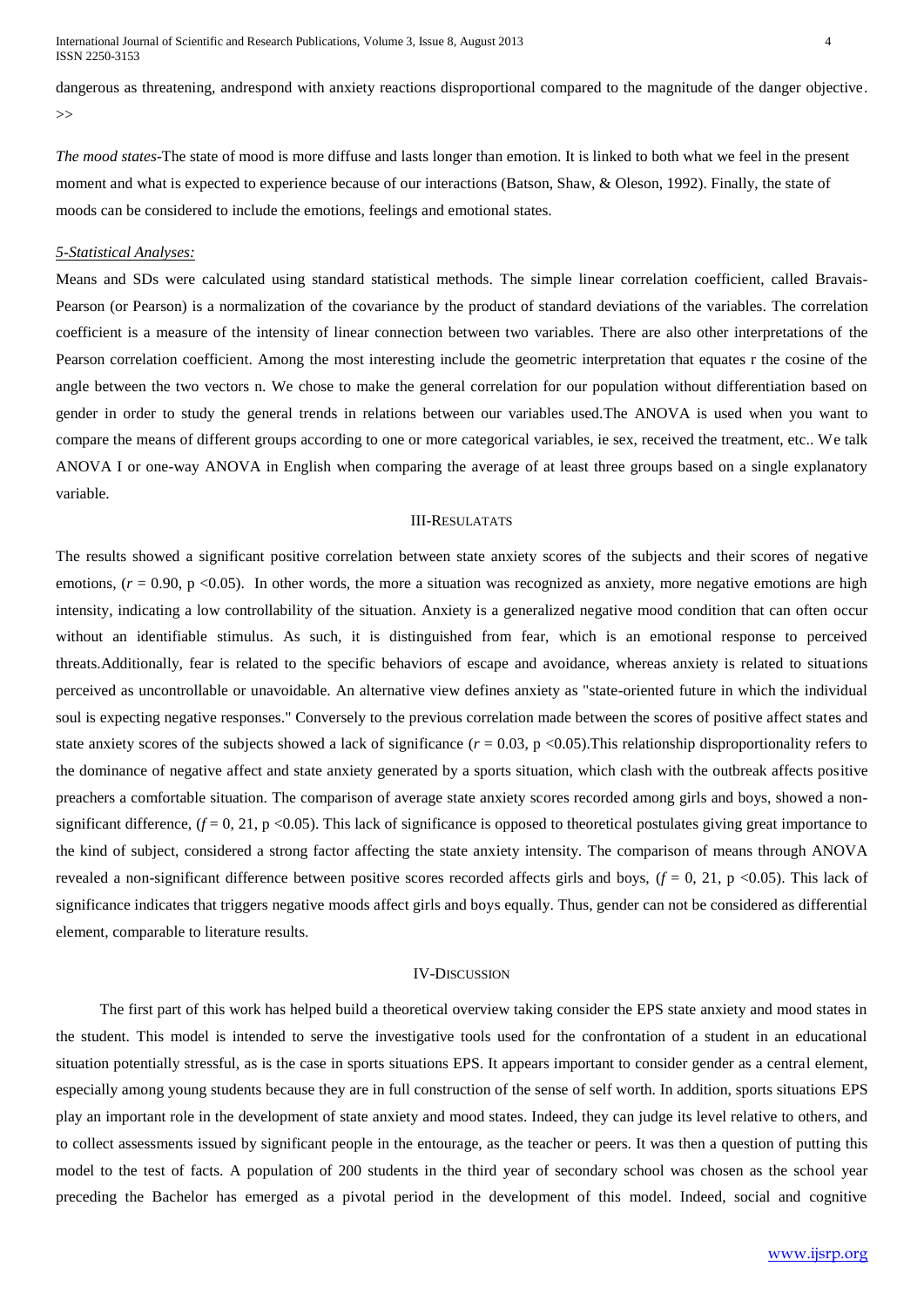development of children at this age have a significant impact on the construction of mood states, but also on the different elements of the anxiety process, including cognitive assessments, understanding the issues. .. A retrospective protocol was implemented because it allowed to highlight the evolution of the model through the first evaluation of social situations and their progressive multiplication.

This protocol would allow, firstly, whether the anxiety process was appropriate for children. Then it came to check up mood states in this model, even though the situations faced students were involved in its construction. Then, the type proved to be important to take into account in the model. Thus, the second hypothesis was to identify the role of this variable in the state of anxiety and affect states of process. Furthermore, quantitative analyzes provide more answers, but these are only suitable for very special cases. It is therefore impossible to generalize these results. In contrast, comparison of the results of this form of analysis underpins the explanatory hypotheses of the results of statistical tests. It is in this context that the various hypotheses will be explored. For the first hypothesis, it is test anxiety proposed by Speilberger (1964) state processes and affects states (PANAS, Watson, Clark, & Tellegen, 1988) with a population of 200 third graders secondary. Thus, the existence of links between these two processes was tested.

First, it is expected that the links between the state of perceived anxiety and different issues as a direct result of this process the transaction between the student and the sports situation. Thus, students who receive important issues were supposed be particularly demanding and less forgiving in their performance, as it is sports or school. Instead, students who do not have particularly perceived challenge the situation would have been no reason to focus on their mistakes, or give them any importance. In turn, the perceived success is assumed to have an impact on issues perceived, since the questioning takes place at the end of the EPS session, and it is difficult to know if the issues are related to the session itself or perceived success in the sports situation. Indeed, the perceived success could be a source of stress for students, especially if it is mediocre, provided that students are able to understand the issues related thereto. The state of anxiety processes emerged as being the process to better understand the interactions between the student and the situational demands. (Woodman, 2001). It was therefore expected that the correlations between state anxiety, especially its cognitive aspect, and the various components of mood. In this sense, a student with high anxiety would consider the situation as threatening, so a perception with more important issues, and would subsequently moodiness. Similarly, a child with a lower anxiety have evoked less important issues, as it has been justified under the assumption 1, and this would have a negative impact on your mood so that the scores of negative emotions are high. The Correlations were indeed observed between the components of the state of anxiety and mood, but the results are not all going in the direction of our hypothesis, a significant positive correlation e was found between state anxiety and negative affect, however, no correlation marks the relationship between anxiety and positive affect. In addition, contrary to what was expected, no significant differences were found between the means of the state of anxiety, affect (positive and negative) and the kind of student for any of the three phases of the protocol.

# V-CONCLUSION

The study has been presented has to be imaged, and thus to better visualize the state of anxiety and mood process. Indeed, the quantitative analysis showed that the different elements of the process does not take the same meaning for all students. The interplay of relationships between the different components of the model was also detailed. We saw, for example, what were the key issues for some children, or how the perception of these issues could cause a sense of challenge or threat. It was also highlighted that épandait of particular significance was of the situation for each student, as well as strategies to-face that he was involved. Similarly, the place that is the kind of student in the model has been better defined. Indeed, promoting the proliferation of situations social assessment, they would change or improve, meaning that these last take for students. In all cases, they are close enough situations school sports in the way children live, as it was demonstrated in these analyzes. In addition, they are the place of practice skills to effectively cope with a stressful situation of social evaluation. In addition, it may be appropriate to